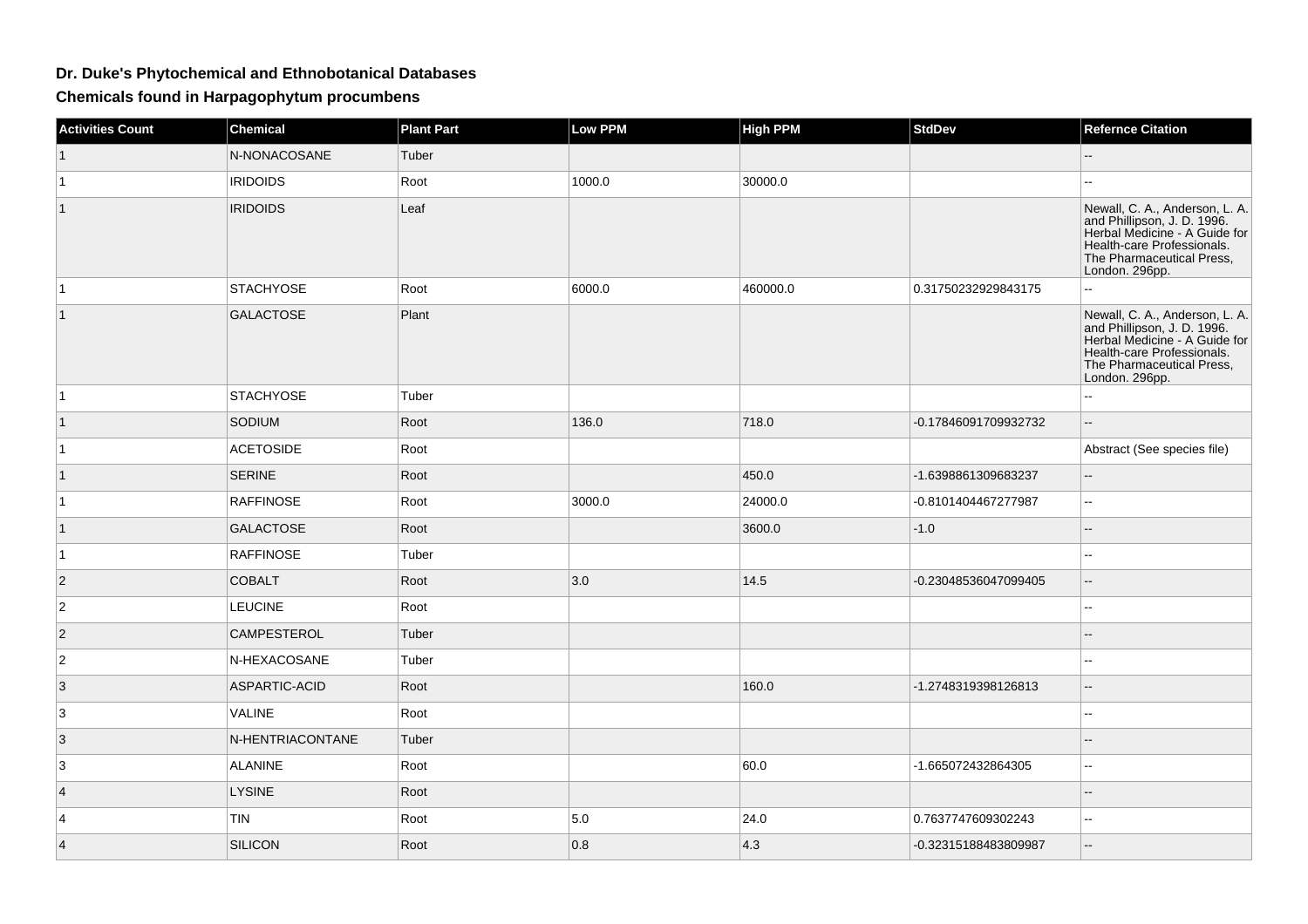| <b>Activities Count</b> | Chemical             | Plant Part            | <b>Low PPM</b> | High PPM | <b>StdDev</b>         | <b>Refernce Citation</b> |
|-------------------------|----------------------|-----------------------|----------------|----------|-----------------------|--------------------------|
| $\vert$ 4               | PHOSPHORUS           | Root                  | 134.0          | 707.0    | -0.49387369829927447  | $\overline{\phantom{a}}$ |
| 5                       | DAUCOSTEROL          | Tuber                 |                |          |                       |                          |
| $\overline{5}$          | DAUCOSTEROL          | Root                  |                |          |                       | $\overline{\phantom{a}}$ |
| $\overline{5}$          | ALUMINUM             | Root                  | 178.0          | 939.0    | 0.1913466692650815    | $\overline{\phantom{a}}$ |
| $\overline{5}$          | KAEMPFERIDE          | Tuber                 |                |          |                       |                          |
| $6\overline{6}$         | <b>HARPAGOSIDE</b>   | Stem                  |                |          |                       |                          |
| 6                       | HARPAGOSIDE          | Tuber                 |                |          |                       |                          |
| 6                       | <b>HARPAGOSIDE</b>   | Leaf                  |                |          |                       |                          |
| $6\phantom{.}6$         | HARPAGOSIDE          | Fruit                 |                |          |                       | $\overline{a}$           |
| 6                       | <b>HARPAGOSIDE</b>   | Flower                |                |          |                       | $\sim$                   |
| 6                       | HARPAGOSIDE          | <b>Tissue Culture</b> |                |          |                       | $\sim$                   |
| 6                       | HARPAGIDE            | Tuber                 |                |          |                       | $\overline{\phantom{a}}$ |
| $6\phantom{.}6$         | <b>IRON</b>          | Root                  | 55.0           | 290.0    | -0.020343963862057824 | $-$                      |
| 6                       | <b>HARPAGOSIDE</b>   | Root                  | 1000.0         | 30000.0  |                       |                          |
| 6                       | HARPAGIDE            | Root                  |                | 546.7    |                       |                          |
| $\overline{7}$          | <b>HISTIDINE</b>     | Root                  |                |          |                       |                          |
| 7                       | GLUCOSE              | Tuber                 |                |          |                       | $\sim$                   |
| $\overline{7}$          | <b>GLUCOSE</b>       | Root                  |                | 2500.0   | -0.9499312356047811   | $\overline{\phantom{a}}$ |
| 7                       | PHENYLALANINE        | Root                  |                |          |                       | $\overline{\phantom{a}}$ |
| $\overline{8}$          | <b>STEARIC-ACID</b>  | Tuber                 |                |          |                       |                          |
| 8                       | <b>GLUTAMIC-ACID</b> | Root                  |                |          |                       | Ξ.                       |
| $\vert 8 \vert$         | <b>FRUCTOSE</b>      | Root                  |                | 2700.0   | -0.529803942677962    | $\sim$ $\sim$            |
| 8                       | <b>FRUCTOSE</b>      | Tuber                 |                |          |                       | $\overline{a}$           |
| 10                      | SQUALENE             | Tuber                 |                |          |                       |                          |
| 12                      | STIGMASTEROL         | Tuber                 |                |          |                       | $\overline{a}$           |
| 12                      | <b>GLYCINE</b>       | Root                  |                |          |                       |                          |
| 13                      | PALMITIC-ACID        | Tuber                 |                |          |                       |                          |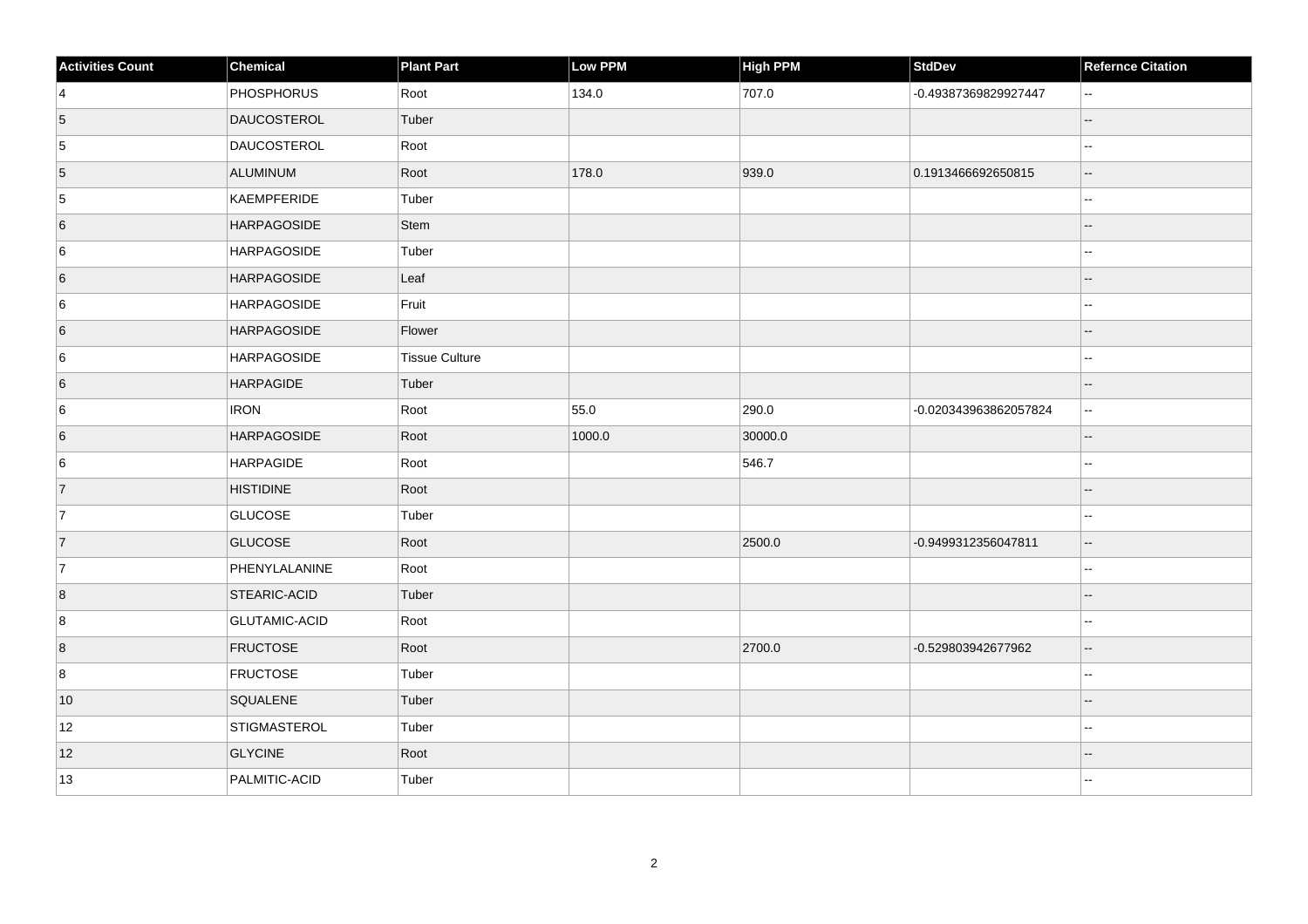| <b>Activities Count</b> | Chemical             | Plant Part | Low PPM | <b>High PPM</b> | <b>StdDev</b>        | <b>Refernce Citation</b>    |
|-------------------------|----------------------|------------|---------|-----------------|----------------------|-----------------------------|
| 14                      | <b>MANGANESE</b>     | Root       | 2.0     | 7.7             | -0.4539282012059865  | $\overline{\phantom{a}}$    |
| 14                      | <b>SUCROSE</b>       | Tuber      |         |                 |                      |                             |
| 14                      | <b>SUCROSE</b>       | Root       |         | 27300.0         | -0.9841312900669343  | --                          |
| 14                      | ARGININE             | Root       |         | 840.0           | -0.4965861004016072  | ۵۵                          |
| 14                      | POTASSIUM            | Root       | 1883.0  | 9910.0          | -0.4297324351495235  | Ξ.                          |
| 15                      | FISETIN              | Tuber      |         |                 |                      | --                          |
| 15                      | <b>RIBOFLAVIN</b>    | Root       |         |                 |                      |                             |
| 15                      | <b>FISETIN</b>       | Root       |         |                 |                      | Abstract (See species file) |
| 18                      | CINNAMIC-ACID        | Root       |         |                 |                      |                             |
| $18\,$                  | CINNAMIC-ACID        | Tuber      |         |                 |                      | --                          |
| 18                      | OLEIC-ACID           | Tuber      |         |                 |                      | --                          |
| $20\,$                  | VERBASCOSIDE         | Plant      |         |                 |                      |                             |
| 20                      | <b>VERBASCOSIDE</b>  | Root       |         |                 |                      | --                          |
| 24                      | <b>CHROMIUM</b>      | Root       | 0.2     | 1.2             | -0.32076409255495114 | $\overline{\phantom{a}}$    |
| 27                      | LINOLEIC-ACID        | Tuber      |         |                 |                      |                             |
| 28                      | CALCIUM              | Root       | 1151.0  | 6060.0          | -0.1470613057174478  | --                          |
| 39                      | <b>NIACIN</b>        | Root       | 15.0    | 79.0            | 0.8335630063290778   | $\overline{\phantom{a}}$    |
| 47                      | BETA-SITOSTEROL      | Tuber      |         |                 |                      | --                          |
| 53                      | <b>BETA-CAROTENE</b> | Root       |         |                 |                      | $-$                         |
| 60                      | <b>SELENIUM</b>      | Root       | 0.3     | 1.5             | -0.25574803129140883 | $\overline{\phantom{a}}$    |
| 64                      | OLEANOLIC-ACID       | Root       |         |                 |                      |                             |
| 64                      | OLEANOLIC-ACID       | Tuber      |         |                 |                      | --                          |
| 65                      | <b>MAGNESIUM</b>     | Root       | 1034.0  | 5440.0          | 1.5316389141216484   | --                          |
| 75                      | KAEMPFEROL           | Root       |         |                 |                      | Abstract (See species file) |
| 75                      | KAEMPFEROL           | Tuber      |         |                 |                      | $-$                         |
| 77                      | <b>ZINC</b>          | Root       | 0.3     | 1.8             | -0.9801103054105488  | $\overline{\phantom{a}}$    |
| 77                      | CHLOROGENIC-ACID     | Root       |         |                 |                      | $\overline{a}$              |